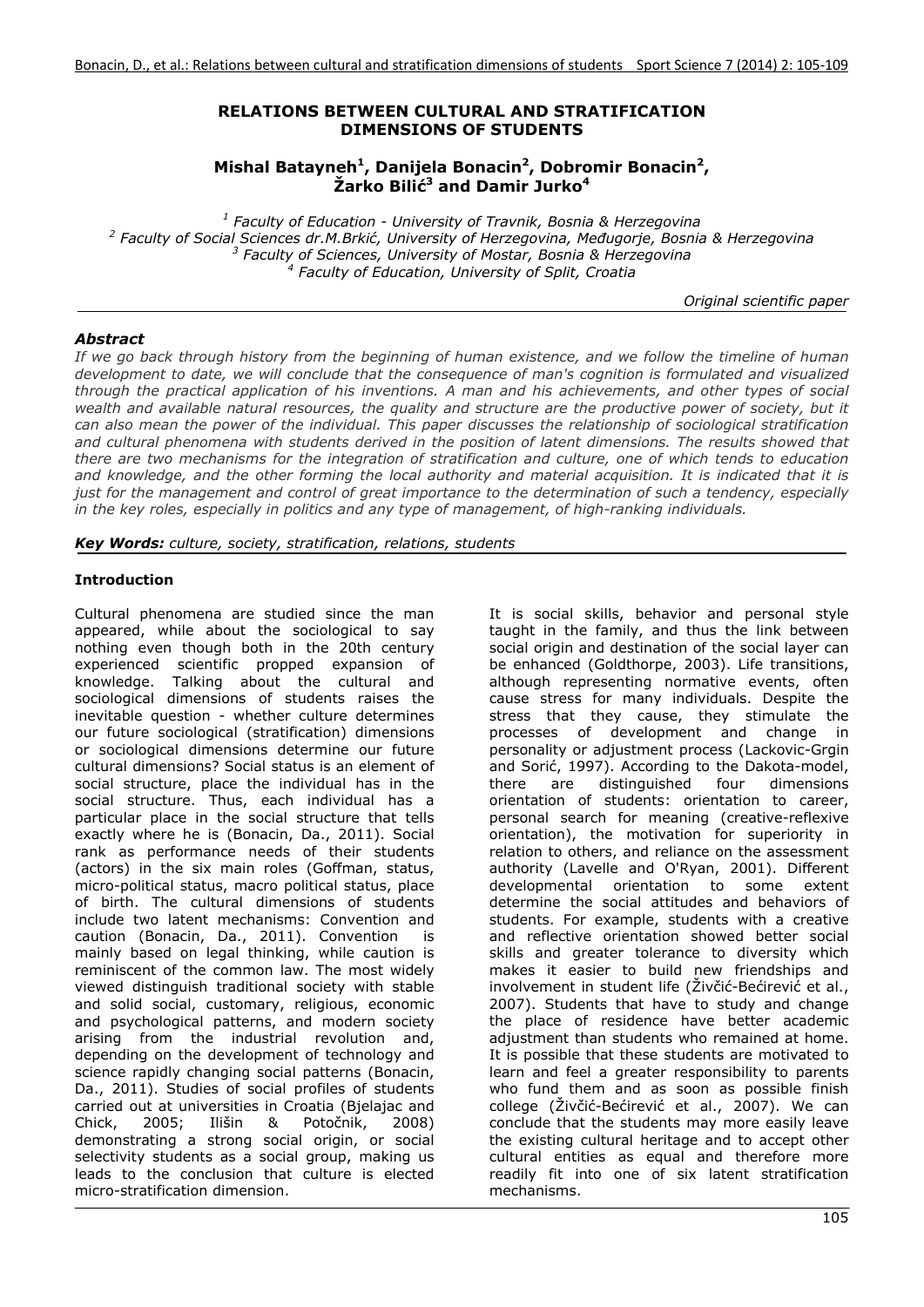Every culture is maintained by the existence of values and mechanisms of integration in society, regardless of whether they are religious (holy) or secular values (progress). The diversity of cultures can be defended today when defending diversity as a principle that becomes desirable values of normative character. Acceptance of diversity of culture does not mean a rejection of modern culture, but acceptance of culture as "one of". Concepts diversity of cultures and modern cultures are not alternatives. Acceptance of diversity does not mean the negation of modernity at the same time. The diversity of culture in itself and includes modern culture. It is about mankind being a multicultural community. Culture can be evaluated only from itself as subsistence response and if it "inside" try to understand, and very often it just does not do this, but it imposes standards of evaluation to measure other cultures (Cifrić, 2007). Does this mean that sometimes stratification dimensions are based on the wrong basis, taking into account the diversity of cultures as a value? (Cifrić, 2007). Today's culture is formed through the press, the Internet, television and all other media and created modern culture based on the information available (Fanuko et al., 1995). We discuss whether that culture affects the stratification dimension of students. We can emulate the concepts of Antonio Gramsci, the canonical authors of British cultural studies: Cultural hegemony and the terrain of civil society. Cultural hegemony would be the conquest of political power with culture resources on the field of civil society. If we ''win'' the culture, we've won the power too. (Bobbio, 1969; Kalanj, 2000). Discussing the role over from the cultural stratification in the world we can see that "almost all societies and cultures have lower value ascribed to women and not men, from which it stems lower values of social stratification (Gali, 2002). Considering the hypothesis that men govern culture (Merchant, 1981; Mies and Shiva, 1993; Mellor, 2000), one can not help thinking that men are elected by the stratification dimension that is one determined woman. Gustav Racenhofer (Merton, 1979) distinguishes five basic innate interests, some of which are on this subject the most important social interest which includes social interaction among members of society and transcendental interest. In social interest which includes social interaction among members of society, interaction will result in better results of the individual. The transcendental interest is expressed through various forms of religion and the indicator is part of human civilization. Looking Racenhofer's transcendental interest which we can identify with the cultural dimension of the students, and Piaget's final stage of cognitive learning (stage of formal operations) it turns out that every man reaches this phase since this period includes all higher levels of abstract operations that do not require specific objects or materials (Piaget , 1970). We can say that already acquired cultural dimensions define stratification dimension student.

Considering the classification and the classification of students in a particular group, we have to take into account the individuality of which is kept and it is possible that is exempt of all sizes, both cultural and sociological. The existence of the phenomenon of individuality and there is a certain space of freedom (Kerić, 2011). In this space we will certainly develop creativity taking into account that with a little delay we look at already placed students. So the research question would be to what extent and direction of cultural dimensions determine stratification dimensions of students?

## **Methods**

Through 2010-2011.g. initiated the project "Research of sociological, management and moral values of students" sponsored by the Faculty of Education in Travnik. The subjects were students from Travnik, Mostar, Split, Rijeka, Osijek, Nis and Pula. A total of 210 indicators applied to 2500 students. For the purposes of this study from the total cash retained 406 entities described with latent dimensions dobvenim orthoblique procedure. Results are first considered for the normalization of category data, and then processed component factor analysis with rotation in orthoblique position. Thus prepared latent dimensions processed by canonical correlation analysis (Bonacin, 2010).

## **Results**

Latent dimensions of social stratification were identified as: SD01 - Educational status, SD02 - Passive control material status, SD03 - microstatus, SD04 - macro political status, SD05 - Status of birth and SD06 - Status of social activities. Cultural dimensions were two, namely: KD01 - Convention and KD02 - Caution in the proceedings. All latent mechanisms are described in detail in the original paper (Bonacin, Da., 2011). As is clear from Table 2, two possible canonical factors and both significant were obtained. Cultural dimensions are in first canonical factor uniform and very high which indicates that they are in principle compatible with and define the global cultural canonical dimension. When stratification dimension, however, is not so. Same order of magnitude (> 0.90) only educational status. Although visible and some other indicators range from tiny negative to barely small positive value, so it is considering all possible words in the interpretation is largely justified neglect.

Described canonical factor associated sociological stratification indicators and cultural indicators in a way that the fore undoubtedly puts education. A convention and alert as layered aspect of cultural studies only reinforces the importance of education and educational status. This is therefore a complex mechanism that is best supported by educational interpretation as modern culture. The second canonical factor, however, is very interesting configured.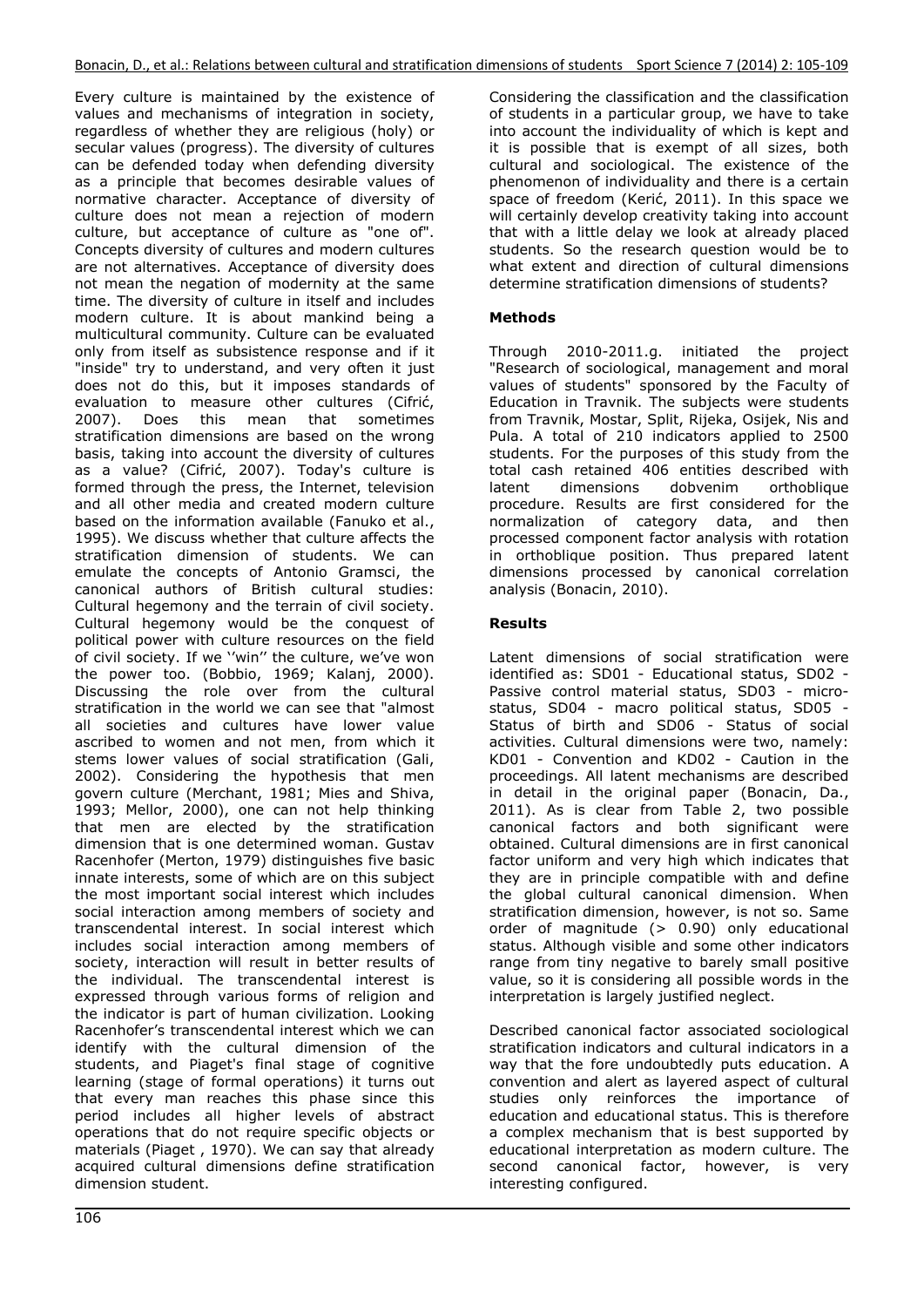#### Table 1 Variables in model

| SD01 - Educational status            |
|--------------------------------------|
| SD02 - Pasiv control material status |
| SD03 - Micropolitical status         |
| SD04 - Macropolitical status         |
| SD05 - Status of birth               |
| SD06 - Status of social activity     |
| KD01 - Conventions                   |
| KD02 - Caution                       |

#### Table 2 Results of canonical correlation analysis

|                                          | Kan1              | Kan2    |
|------------------------------------------|-------------------|---------|
| SD01 - Educational status                | 0.99              | $-0.07$ |
| SD02 - Pasiv control material status     | 0.26              | 0.49    |
| SD03 - Micropolitical status             | 0.19              | 0.92    |
| SD04 - Macropolitical status             | 0.23              | 0.19    |
| SD05 - Status of birth                   | $-0.09$           | 0.10    |
| SD06 - Status of social activity         | $-0.10$           | 0.58    |
| Explained variance (Total = $43.99\%$ )  | 0.19              | 0.25    |
| Redundant variance (Total = $15.58\%$ )  | 0.15              | 0.01    |
| KD01 - Conventions                       | 0.98              | $-0.19$ |
| KD02 - Caution                           | 0.90              | 0.44    |
| Explained variance (Total = $100.00\%$ ) | 0.89              | 0.11    |
| Redundant variance (Total = $67.28\%$ )  | 0.67              | 0.00    |
| Canonical correlation (R)                | 0.87              | 0.20    |
| Canonical determination (R2)             | 0.75              | 0.04    |
| $Hi-2$                                   | 576.7             | 15.6    |
| Degrees of freedom (DF)                  | $12 \overline{ }$ | 5       |
| Wilks lambda                             | 0.24              | 0.96    |
| Probability (p)                          | 0.00              | 0.01    |

That can be seen in the cultural part only Caution with significant projection (0.44), while the sociological stratification highlighted several dimensions. Among them before all micro-status (0.92), then the status of social activities (0.58) and Passive control material status (0.49).

All this suggests that in the study population of students in the social and cultural level there is a latent specificity towards which it tends to one aspect of designing the system of social values, which is largely characterized by local dynamics and local values most likely in the direction of acquiring material goods.

That's why there is a very high caution as a concept because it is obvious that the local community (village, small town) people need to watch out for my "image" which is very easily destroy careless actions or at least proceedings which the local community does not approve.

So this factor can be recognized as locally focused social energies and interests. Although usually not discussed about it is not in the results, but which has, it is noticeable and certainly should be noted that the configuration of factors extremely weak influence have macro political status and status of birth.

Generally it seems it can be concluded that in the population of students, there are two latent mechanisms that integrate cultural and stratification dimensions which are: a) general culture with high significance of education and b) locally, materially-oriented action.

According to test the significance of the first canonical factor was far more important which is not surprising considering that these are students, but not the second factor can not and must not be neglected.

These results extraordinarily allocated possible action in the sports (and the educational and other) management, because they warn that young people, who will "tomorrow" when completing higher education probably after a few years be carriers of management tendencies.

Meaning, in their communities and beyond and is all the more important to identify precisely those, given the education disseminate cultural activity in their work, business and elsewhere (Bonacin, Da., 2008). It is also their role and social duty to educate everyone around him and others that provide opportunities and also to the formal, informal and otherwise educate globally.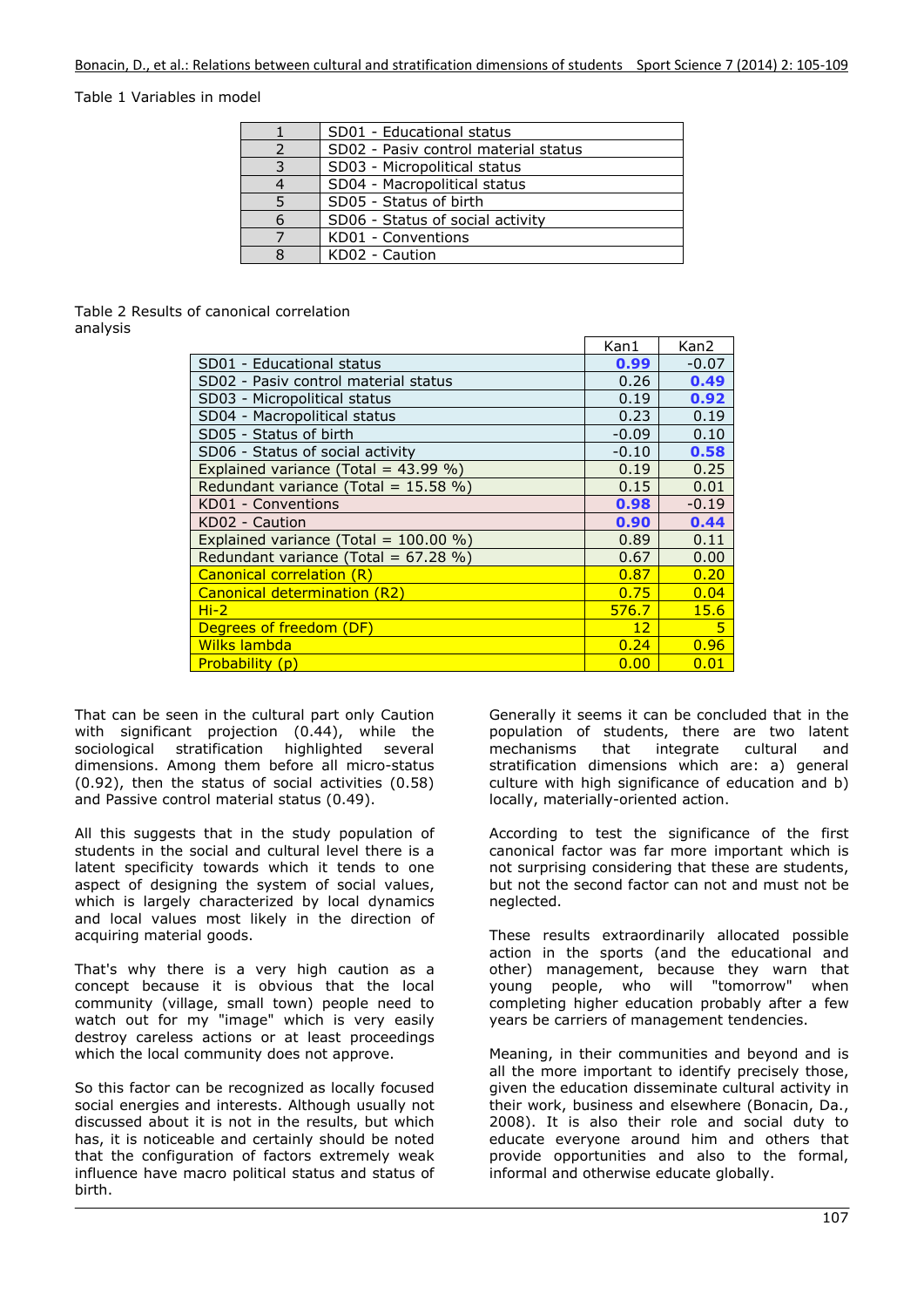But as we have seen, at the same time, there are certainly tendencies that should recognize, locate and neutralize, and those are the ones that can be described as "an attempt to put the local environment under control" in terms of the potential of obtaining material benefits. Of course that no reason against material gain has nothing to do, but those for whom this is a fundamental drive and to the local communities is due whenever raises important global issues as they generally are not interested.

#### **Conclusion**

A sample of 406 entities - students from the wider area of South Africa, is described with a number of indicators that are reduced to a factor of latent dimensions. For the purposes of this study were taken stratification (6) and culturally (2) factors that were analyzed by canonical correlation analysis. The results showed that there are two significant canonical factors where the first had a much more intense relationship of culture and stratification but also described education as the key link of this area.

Another factor, the lower links of the region warned that there is a local cautiously actions to local interests, mainly the status and material. The need for identifying persons who can have one or the other mechanism of this very pronounced because the models these kinds of people very different, and are therefore many consequences potentially significantly different, especially in the case of controls e.g. In Education Management. Sport management, and other related domains that are directly related to the planning, management, administration and the like.

#### **References**

Bjelajac, S., & Pilić, Š. (2005). Rezidencijalne preferencije studenata [Residential preferences of students. In Croatian.].. *Školski vjesnik*, *54*(3-4), 279-310.

- Bobbio, N. (1969). *Ideological Profile of Italy In The Twentieth Century.* Princeton, NJ: Princeton Univ. Press.
- Bonacin, D. (2008). *Uvod u kvantitativne metode* [Introduction to quantitative methods. In Croatian.]. Kaštela: Personal edition.
- Bonacin, Da. (2008). Prapovijesni čovjek, moderni čovjek, čovjek koji upravlja [Ancient man, modern man, a man that manage. In Croatian.]. *Međ. simpozij "Čovjek i moderni svijet*"*, Univerzitet u Sarajevu*, Sarajevo, pp. 73-80. (ur. Ćaklovica, F.).

Bonacin, Da. (2011). *Latentna struktura položaja upravljačkog potencijala studenata u prostoru društvenih atributa* [Latent structure of students managing potential position in a space of social atributes. In Croatian.]. /Master thesis./ Travnik: University of Travnik.

Cifrić, I. (2007). *Bioetička ekumena. Odgovornost za život susvijeta* [Bioethical ecumene. Responsability for world coexistence. In Croatian.]. Zagreb: Pergamena.

Galić, J. (2002). *Zloupotreba droga među adolescentima – rezultati istraživanja* [Drug abuse among adolescents - the results of research. In Croatian.]. Zagreb: Medicinska naklada.

Goldthorpe, J. (2003). The myth of education-based meritocracy. *New Economy, 10*(4), 234–239.

Fanuko, N. et al. (1995). *Sociologija* [Socilogy. In Croatian.]. Zagreb: Školska knjiga.

*Ilišin*, V., & Potočnik, D. (2008). Profesionalne i životne aspiracije studenata Zagrebačkog sveučilišta [Professional and Life Aspirations of Students University of Zagreb. In Croatian.]. *Sociologija i prostor, 3- 4*, 285-310.

Kalanj, R. (2000). *Ideje i djelovanje. Ogledi o kulturnim promjenama i razvoju* [Ideas and actions. Essays on cultural change and development. In Croatian.]. Zagreb: SE Razvoj i okoliš.

Kerić, V. (2011). Individualnost kao supstrat u sociologiji svakodnevnoga života [Individuality as a substrate in the sociology of everyday life. In Croatian.]. *Amalgam - časopis studenata sociologije, 5*, 83-96.

Lacković-Grgin, K., & Sorić, I. (1996). Prijelaz i prilagodba studenata na studij - Jednogodišnje praćenje [The transition and adjustment of students to study - One-year follow-up. In Croatian.]. *Radovi Filozofskog fakulteta u Zadru*, *Razdio filozofije, psihologije, sociologije i pedagogije*, 34(11), 53-66.

Lavelle, E., & O'Ryan, L.W. (2001). Predicting the social commitments of college students. *NASPA Journal*, *38*, 238-253.

Mellor, A.K. (2000). *Mothers of the Nation: Women's Political Writing in England 1780-1830.* Bloomington: Indiana University Press.

Merchant, K.A. (1981). The design of the corporate budgeting system: Influences on managerial behavior and performance. *The Accounting Review, 56*(4), 813-829.

Merton, R. K. (1979). *O teorijskoj sociologiji* [About theoretical sociology. In Croatian.]. Zagreb: CDD.

Mies, M., & Shiva, V. (1993). *Ecofeminism.* Melbourne: Spinifex Press.

Piaget, J. (1970). *The Science of Education and the Psicology of the Child*. Grossman, New York.

Živčić-Bećirević, I., Smojver-Ažić, S., Kukić, M., & Jasprica, S. (2007). Akademska, socijalna i emocionalna prilagodba na studij s obzirom na spol, godinu studija i promjenu mjesta boravka [Academic, social and emotional adjustment to college with regard to gender, year of study and changes of residence. In Croatian.]. *Psihologijske teme, 16*(1), 121-140.